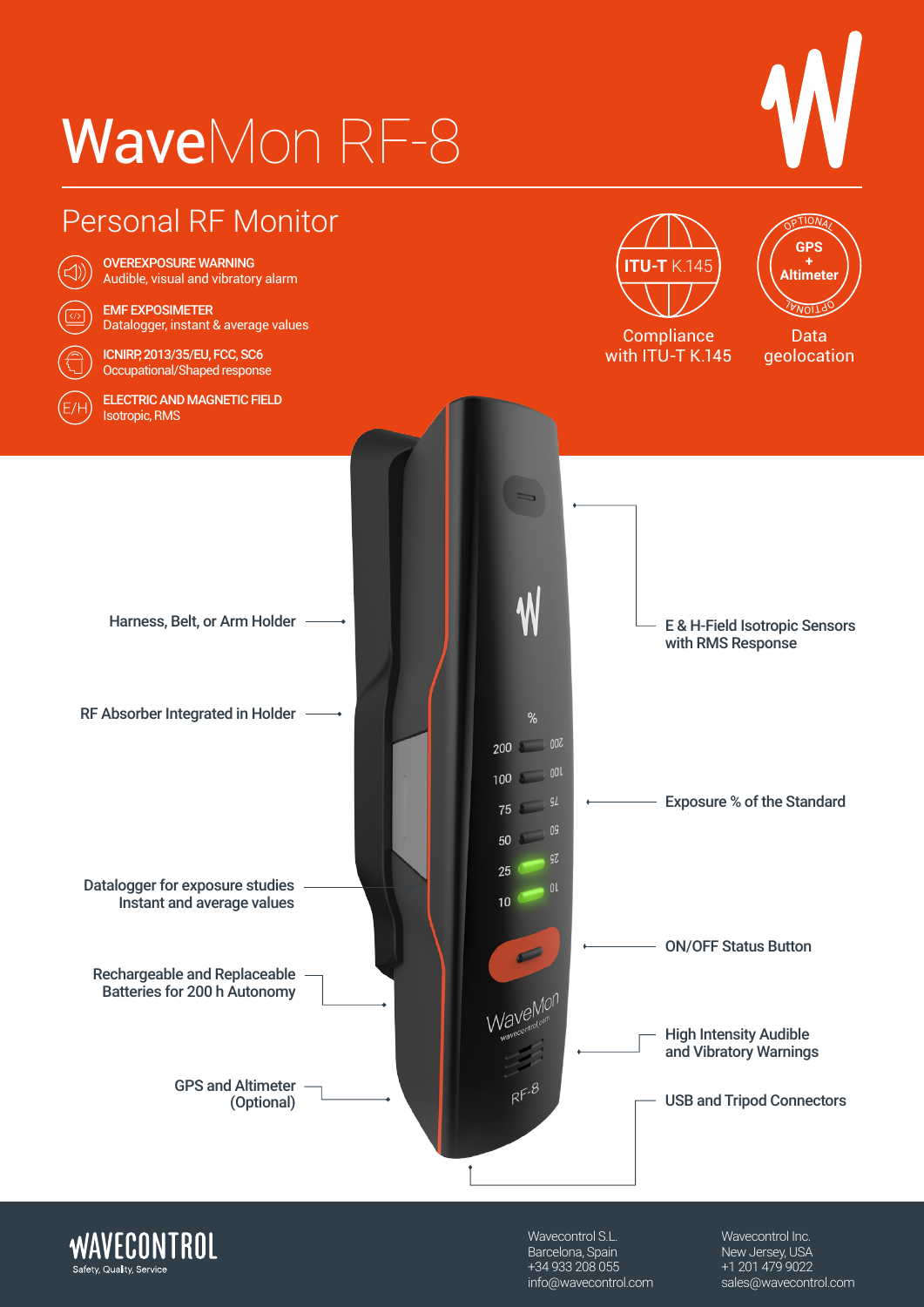## WaveMon Applications







Optional accredited calibration

## Technical Specifications

| Sensor type                | Isotropic, RMS diode technology                                        |                        |  |
|----------------------------|------------------------------------------------------------------------|------------------------|--|
| Response                   | Shaped (ICNIRP 1998/2020, Directive 2013/35/EU, FCC and Safety Code 6) |                        |  |
| Interface                  | 1 button ON/OFF, status and low battery LED                            |                        |  |
| <b>Indicators</b>          | 6 LEDs + Audio + Vibration                                             |                        |  |
| <b>Alarm threshold</b>     | 2 limits adjustable by user                                            |                        |  |
| Connectivity               | Waterproof USB (for downloading data and recharging)                   |                        |  |
| <b>Falling detection</b>   | Yes                                                                    |                        |  |
| Autonomy                   | > 1 month (at 8 h/day, 5 days/week)                                    |                        |  |
| Data logger                | > 1 000 000 events                                                     |                        |  |
| Positioning                | <b>GPS and Altimeter</b>                                               |                        |  |
| Logging Interval           | 1 second to 60 minutes (adjustable by user)                            |                        |  |
| Averaging Interval         | 1 second to 60 minutes (adjustable by user)                            |                        |  |
| <b>Battery Type</b>        | 2 x AA NiMH battery rechargeable by USB                                |                        |  |
| Protection                 | IP 54                                                                  |                        |  |
| LF inmunity $(50 - 60$ Hz) | $> 30$ kV/m                                                            |                        |  |
| Temperature range          | $-20/150$ °C (-4 / +122 °F) – Charging: 0 / +40 °C (+32 / + 104 °F)    |                        |  |
| <b>Size</b>                | $174 \times 42.5 \times 33$ mm $(6.8 \times 1.7 \times 1.3)$           |                        |  |
| Weight                     | 190 g (6.7 oz.)                                                        |                        |  |
|                            | E-field                                                                | H-field                |  |
| Dynamic range              | $1 - 300\%$                                                            | $2 - 300%$             |  |
| Linearity                  | $\pm 0.5$ dB (2% - 200%)                                               | $\pm 1$ dB (5% - 200%) |  |
| <b>Isotropic deviation</b> | $±1$ dB @ 1GHz                                                         | ±1 dB @ 400 MHz        |  |

Product specifications and descriptions in this document subject to change without notice.



Wavecontrol S.L. Barcelona, Spain +34 933 208 055 [info@wavecontrol.com](mailto:info%40wavecontrol.com?subject=) Wavecontrol Inc. New Jersey, USA +1 201 479 9022 [sales@wavecontrol.com](mailto:sales%40wavecontrol.com?subject=)